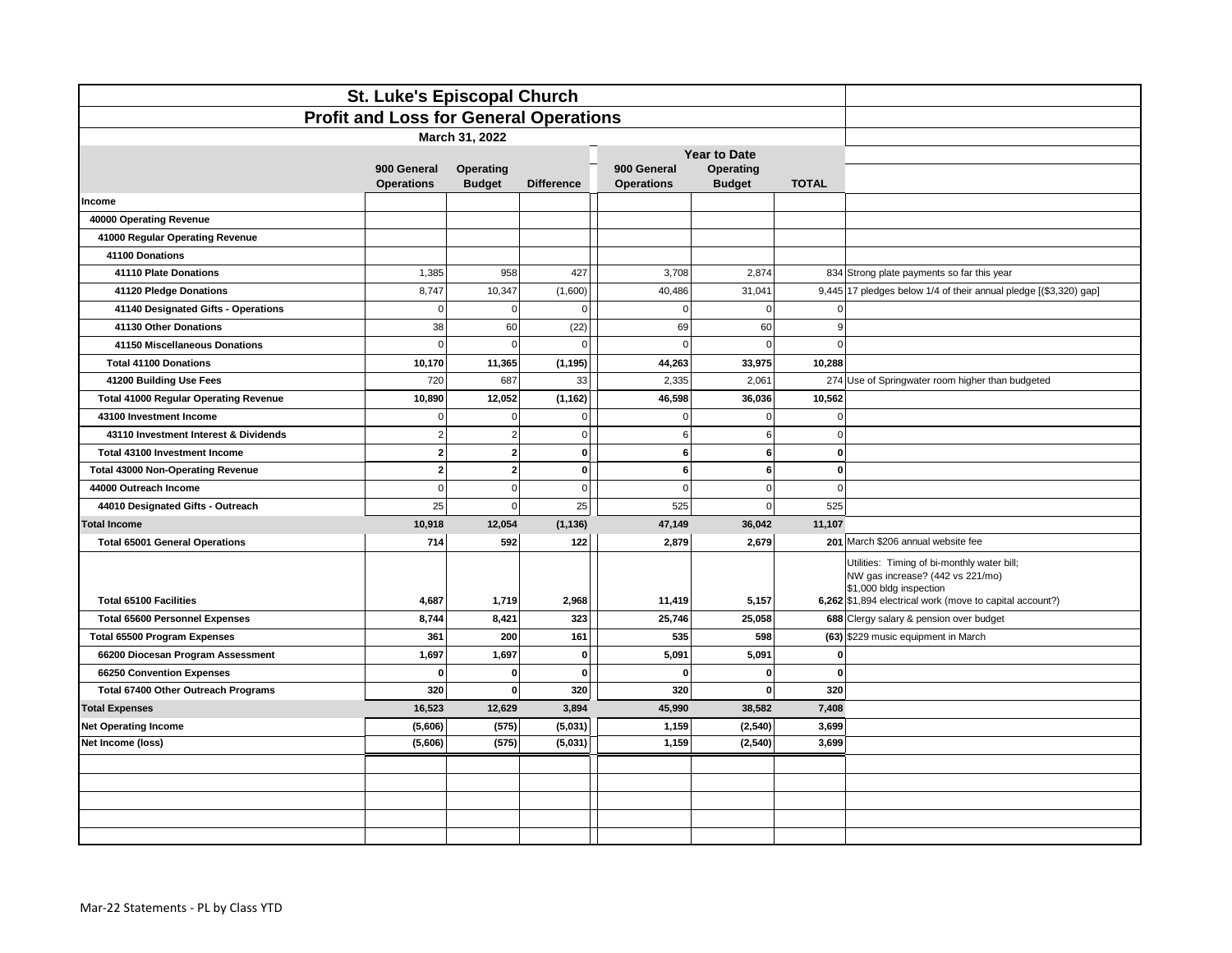| St. Luke's Episcopal Church           |                              |               |           |                                              |           |                           |             |  |
|---------------------------------------|------------------------------|---------------|-----------|----------------------------------------------|-----------|---------------------------|-------------|--|
| <b>Balance Sheet</b>                  |                              |               |           |                                              |           |                           |             |  |
| As of March 31, 2022                  |                              |               |           |                                              |           |                           |             |  |
|                                       | <b>Total</b><br><b>Total</b> |               |           |                                              |           |                           |             |  |
|                                       | As of March                  | As of Dec 31, |           |                                              |           | As of March As of Dec 31, |             |  |
| <b>ASSETS</b>                         | 31, 2022                     | 2021 (PP)     | Change    | <b>LIABILITIES AND EQUITY</b>                | 31, 2022  | 2021 (PP)                 | Change      |  |
| <b>Current Assets</b>                 |                              |               |           | Liabilities                                  |           |                           |             |  |
| <b>Bank Accounts</b>                  |                              |               |           | <b>Current Liabilities</b>                   |           |                           |             |  |
| 10001 U.S. National Bank              |                              |               |           | <b>Accounts Payable</b>                      |           |                           |             |  |
| 10002 US Bank - Springwater           |                              |               |           | 20000 Accounts Payable                       |           |                           |             |  |
| 10003 Petty Cash                      | 200.00                       | 200           |           | <b>Total Accounts Payable</b>                |           |                           |             |  |
| 10004 Clergy Discretionary Checking   | 2,664.33                     | 2,459         | 205       | <b>Credit Cards</b>                          |           |                           |             |  |
| 10010 OnPoint Checking                | 45,278.27                    | 43,124        | 2,154     | U S Bank Visa                                |           |                           |             |  |
| 10015 On Point Business Savings       | 5.00                         | 5             |           | <b>Total Credit Cards</b>                    |           |                           |             |  |
| <b>Total Bank Accounts</b>            | 48,148                       | 45,789        | 2,359     |                                              |           |                           |             |  |
| <b>Accounts Receivable</b>            |                              |               |           | <b>Other Current Liabilities</b>             |           |                           |             |  |
| 11000 Accounts Receivable             |                              |               |           | 24100 Accrued Leave and Payroll              |           |                           |             |  |
| <b>Total Accounts Receivable</b>      | $\mathbf{0}$                 | $\bf{0}$      | \$        | 24300 Pass-Thru Donations                    |           |                           |             |  |
| <b>Other Current Assets</b>           |                              |               |           | 25400 Other Current Liabilities              |           |                           |             |  |
| 11520 Diocese Acct Malcolm STIF       |                              |               |           | 25410 Unredemeed Groupons                    |           |                           |             |  |
| 11530 Diocese Acct REM Rector Ed STIF |                              |               |           | <b>Total 25400 Other Current Liabilities</b> |           |                           |             |  |
| 11540 Diocese Bozarth Labryinth STIF  |                              |               |           | <b>Total Other Current Liabilities</b>       |           |                           |             |  |
| 13000 Prepaid Expenses                |                              |               |           | <b>Total Current Liabilities</b>             |           |                           |             |  |
| 17520 Diocese Malcolm DIF             | 63,103                       | 67,222        | (4, 119)  |                                              |           |                           |             |  |
| 17530 Diocese Acct REM Rector Ed DIF  | 134,192                      | 142,954       | (8,761)   | <b>Long-Term Liabilities</b>                 |           |                           |             |  |
| 17540 Diocese Bozarth Labryinth DIF   | 35,073                       | 37,363        | (2,290)   | 27200 Other Liabilities                      |           |                           |             |  |
| <b>Undeposited Funds</b>              |                              |               |           | <b>Property Fund Balance</b>                 |           |                           |             |  |
| <b>Total Other Current Assets</b>     | 232,368                      | 247,539       | (15, 171) | <b>Total Long-Term Liabilities</b>           |           |                           |             |  |
| <b>Total Current Assets</b>           | 280,516                      | 293,327       | (12, 811) | <b>Total Liabilities</b>                     |           |                           |             |  |
| <b>Fixed Assets</b>                   |                              |               |           |                                              |           |                           |             |  |
| 15700 Improvements - Land             | 16,500                       | 16,500        |           | <b>Equity</b>                                |           |                           |             |  |
| 17100 Accum Depr - Land Improvements  | (458)                        | (458)         |           | 3000 Opening Bal Equity                      |           |                           |             |  |
| <b>Building / Improvements</b>        | 832,242                      | 832,242       |           | 3100 Investment Unrealized Gains & Losses    | 50,811    | 65,981                    | (9, 807)    |  |
| <b>Building Contents</b>              | 139,706                      | 139,706       |           | 3200 Perm. Restricted Net Assets             | 25,000    | 25,000                    |             |  |
| Columbarium                           | 35,296                       | 35,296        |           | 3300 Temp Restricted Net Assets              | 120,174   | 120,174                   |             |  |
| <b>Furniture &amp; Equipment</b>      | 2,180                        | 2,180         |           | 3900 Unrestricted Net Assets                 | 119.647   | 119.647                   | 7,703       |  |
| Labyrinth                             | 58,428                       | 58,428        |           | 3910 Unrestricted Assets - Buildings & Land  | 1,169,418 | 1,169,418                 |             |  |
| Land                                  | 123,000                      | 123,000       |           | Net Income                                   | 2,359     |                           | (6,660)     |  |
| <b>Total Fixed Assets</b>             | 1,206,894                    | 1,206,894     |           | <b>Total Equity</b>                          | 1,487,409 | 1,500,221                 | (12, 811)   |  |
| <b>TOTAL ASSETS</b>                   | 1,487,409                    | 1,500,221     | (12, 811) | <b>TOTAL LIABILITIES AND EQUITY</b>          | 1,487,409 | 1,500,221                 | (12, 811)   |  |
|                                       |                              |               |           |                                              |           |                           | $\mathbf 0$ |  |
|                                       |                              |               |           |                                              |           |                           |             |  |
|                                       |                              |               |           |                                              |           |                           |             |  |
|                                       |                              |               |           |                                              |           |                           |             |  |
|                                       |                              |               |           |                                              |           |                           |             |  |
|                                       |                              |               |           |                                              |           |                           |             |  |
|                                       |                              |               |           |                                              |           |                           |             |  |